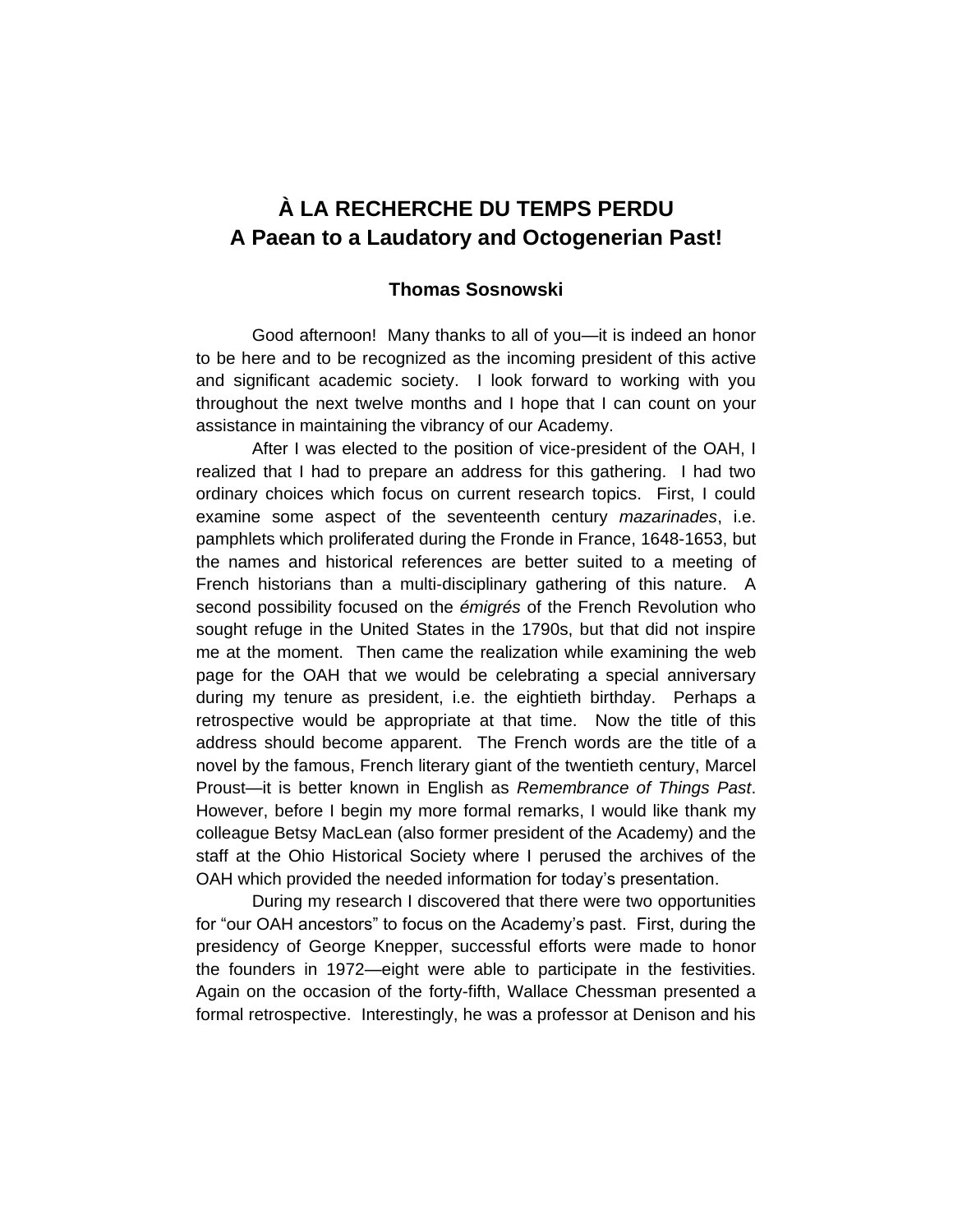speech was delivered on 8 April—thirty-four years later here I am with a reminder about the important work of the Academy.

Piecing together the early years are somewhat problematic. As Chessman said in 1977: "Like lawyers who seldom write their own wills, historians can neglect their own past."<sup>1</sup> And this is true about the first twenty years. But what emerges from the archives is a somewhat fascinating story, much of which is found in his 1977 speech . A gathering of historians who were employed at institutions of higher learning in Ohio was actually encouraged by the curator of the Ohio State Archaeological and Historical Society (forerunner of the present Ohio Historical Society) as early as 1930. It was he, Harlow Lindley, who encouraged historians in Ohio to meet in conjunction with the Ohio College Association in Cleveland on 8 April 1932. Two "guiding lights" made sure that this happened: Harold Davis of Hiram College and David Moore of Oberlin. This first, rather informal meeting of some thirty historians included lunch and an address by Robert Fletcher of Oberlin the topic is unknown. But we do know that this gathering was successful since Moore was elected president and plans were made to meet informally in the early fall. It should also be pointed out that Arthur C. Cole of Western Reserve College observed that "a sophisticated name might attract attention" and hence the title Ohio Academy of History was adopted. Obviously the Ohio College History Teachers Association that was originally proposed was too clumsy and we know today inappropriate with the active participation of secondary school historians. Despite the difficulties of the Great Depression, the Academy continued to meet both with a formal conference in the spring and an informal gathering in the fall. In the regards the latter, for several years members traveled to Lake Mitiwanga, east of Sandusky, for swimming, golf, and other recreational pleasures.<sup>2</sup>

In his comments in 1942 about the Academy, Harold Davis pointed out that membership was small--similar to the size of history faculties at the state's colleges, "but that only enhanced the 'social . . . opportunity to meet and discuss questions of common interest.'" Davis later stated in that decennial address: "The organization is now in an excellent position . . . for making it an instrument by which the historical scholars of the State may assume their rightful responsibility for historical activity within the State along all lines: research, archives, historical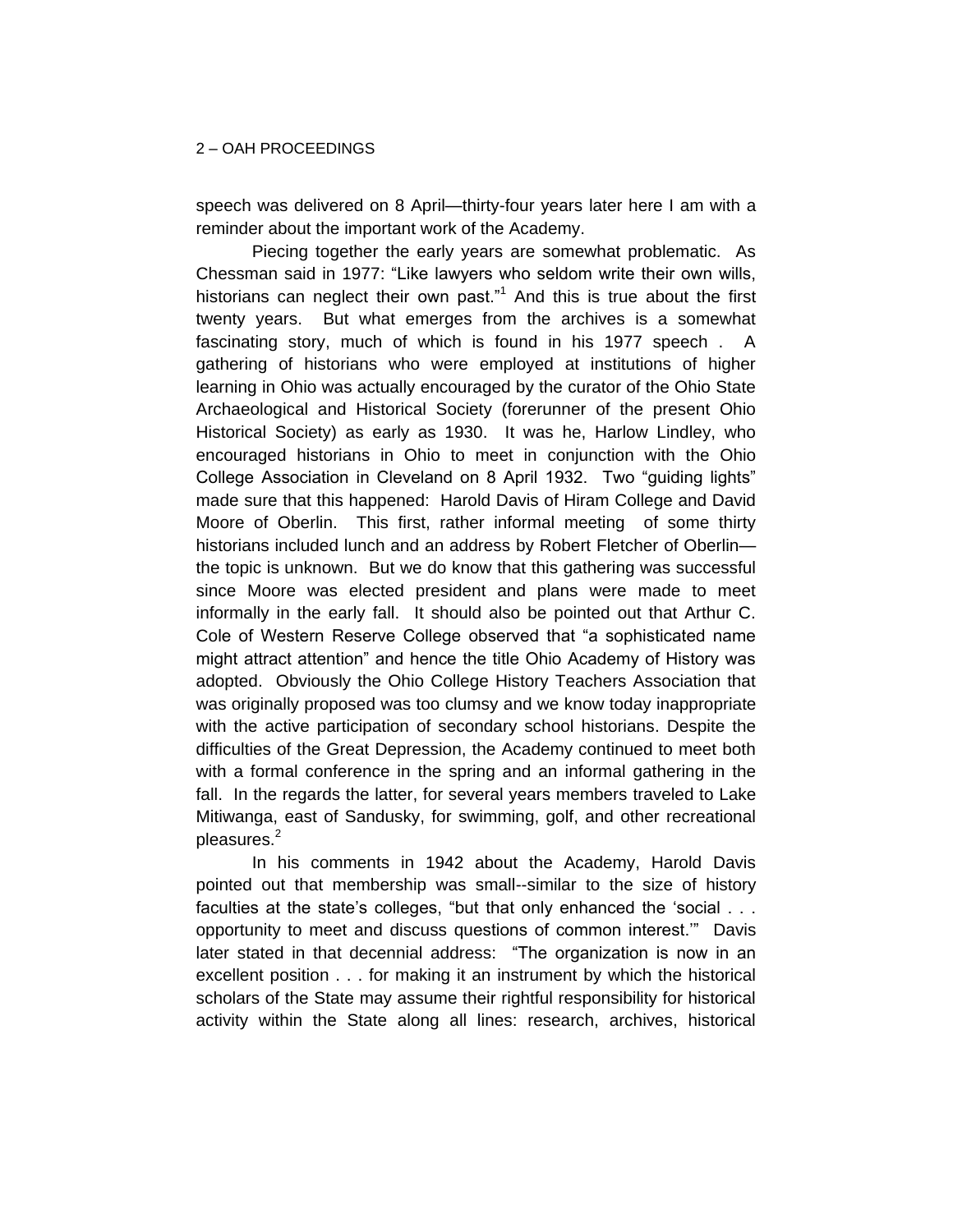instruction in the schools, State historical activities and publications, and the elevation of the general level of historical consciousness throughout the State."<sup>3</sup> This sounds like mission of our Academy today almost seven decades later. Consider carefully the various awards now offered to encourage sound scholarship in our multi-faceted discipline.

Rather than leading us through a year-by-year chronological examination of our Academy now that we have explored a little of its early years, I would like to examine a variety of topics and themes that became apparent as I read through the files of six of the eight boxes of our archival materials. In the first place in the 1930s, only some thirty to forty historians attended the spring conference. For example, in 1937, there were thirty-six present for the luncheon—and of this number there were only three women (and one or two were spouses!). The programs were informal, usually with a presentation before lunch and another plenary session after. However, there was one telling handwritten note of 1939 from A.T. Volwiler at Ohio University, who was president of the Academy at that time, to William Overman, one of the "founding fathers." "What would you think of asking one our Catholic brethren to read a paper?" He noticed a lack of interest by the historians of those colleges—and there were more than a half-dozen of them at that time. Because of the nature of the conferences, apparently presenters were officially invited to deliver a paper. In the limited amount of information available from the 1940s and early 50s, it is apparent that his suggestion was followed since historians from Catholic colleges were noticeable on the attendance lists. $4$ 

Reflective of changes in college demographics encouraged by the G.I. Bill of Rights and the baby boom necessitating an increase in the number of qualified teachers, the number of historians who attended the annual conference began to grow by the end of the 1940s. Approximately seventy signed the attendance sheet at the 1949 conference at which only four papers were delivered including the luncheon address which was not given by the president. The practice of the "inaugural speech" did not seem to start until late in the 1950s. However, by 1955, I noticed that 108 signed the register, but still there was a paucity of women since only five were present for the luncheon and of those two were apparently spouses.<sup>5</sup> But such figures did not seem to concern the membership until awareness of gender equality became a cultural theme in the 1960s and 1970s. Only under the leadership of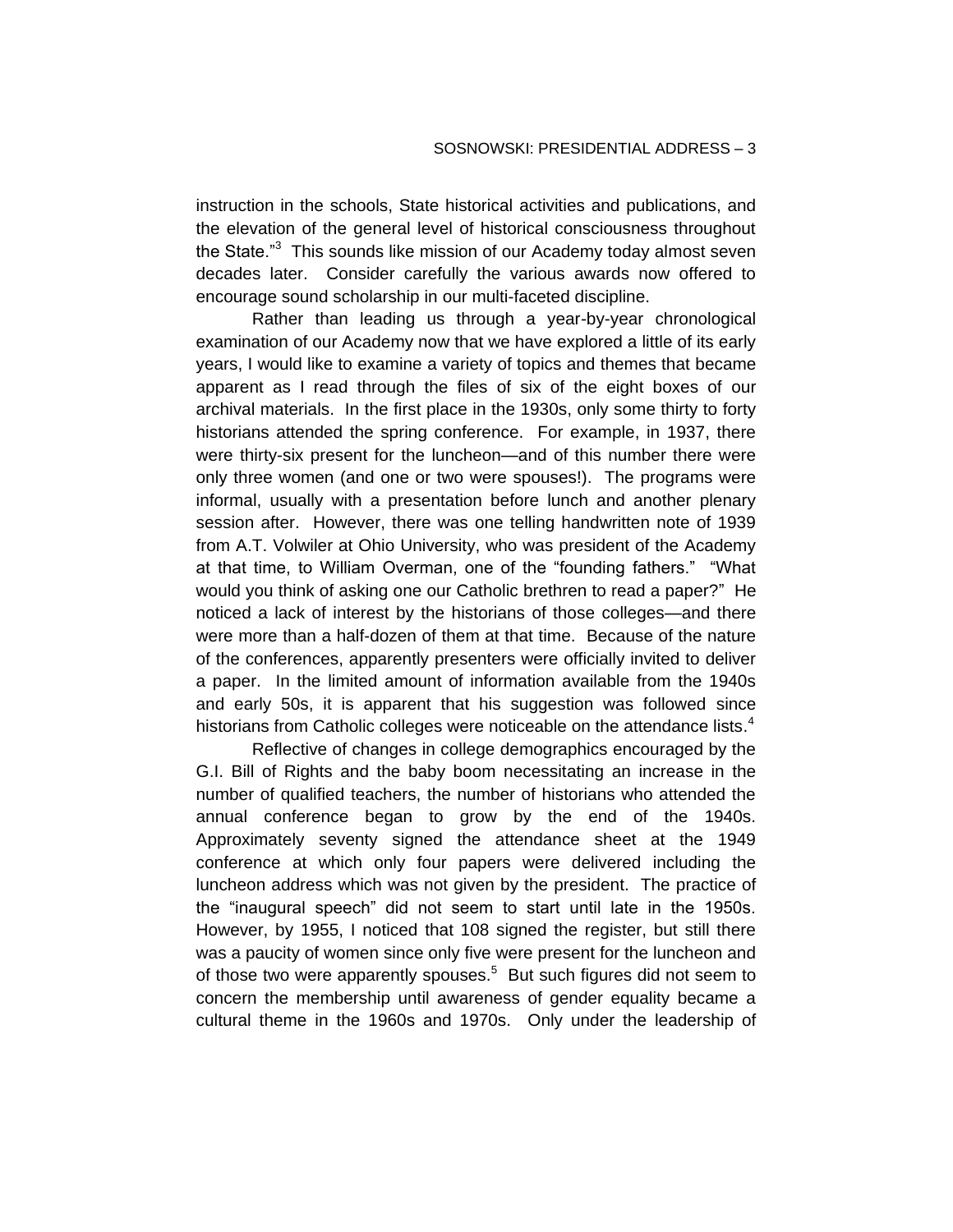John Carroll University's remarkable Marion K. Morton did the Academy face this problem with a special report on the Status of Women in 1973. It pointed out that only 10% of full time faculty were female while they constituted 50% of the part-time staff. $6$  As an aside, do we need to examine the issue of gender equality once again today.

While examining the archives, I was also impressed by the quality and variety of presidential addresses. Before saying something about them, I must note that in its almost eighty years, the OAH has elected seventy-six different historians to its presidency. Two of them served two year terms during World War II because, as one little note in the archives indicated, there were restrictions on travel, especially with gas rationing. Only one agreed to be elected on two different occasions to the position—Jacob Dorn, our outgoing president. He first served in 1991-2. Congratulations and thank you for your dedication and service! And now to the presidential addresses! Those that I was able to read in a short amount of time available were compelling and fascinating. Here are a few examples. Roger Grant of the University of Akron in 1987 presented "Utopia is Possible" with references to Shakers, Zoarites, and others of their ilk, while in the following year, Richard Ortquist of Wittenberg University decided to reflect on the state of the historical profession. Here he motivated in part by the job crisis in history positions. His concerns are echoed today as we all know. Alonzo Hamby of Ohio University followed in a reflective mode, but in his case "on writing the biography of Harry Truman." While I have enjoyed his work on Truman, I was also attracted to Carl Ubbelhode's address on the "creation" of the modern lawyer in Cleveland during the Progressive Era—an historic time that has always fascinated me and one that some of my colleagues hope will have a renaissance soon. In a different vein, I was attracted to Marcella Barton's address in 1996 where she focused on the descendants of Welsh immigrants in southeastern Ohio who made distinct efforts to maintain their own culture even after several generations. As a third generation American (and even as a former French teacher), these efforts are remarkable especially with the strong impulses by the media to create a homogenous society. Of course as an ecclesiastical historian (though one of seventeenth-century France), I have been fascinated by Jake Dorn's two addresses both of which focused on radical priests, one Catholic and the other Episcopalian. Both of his characters could "stir up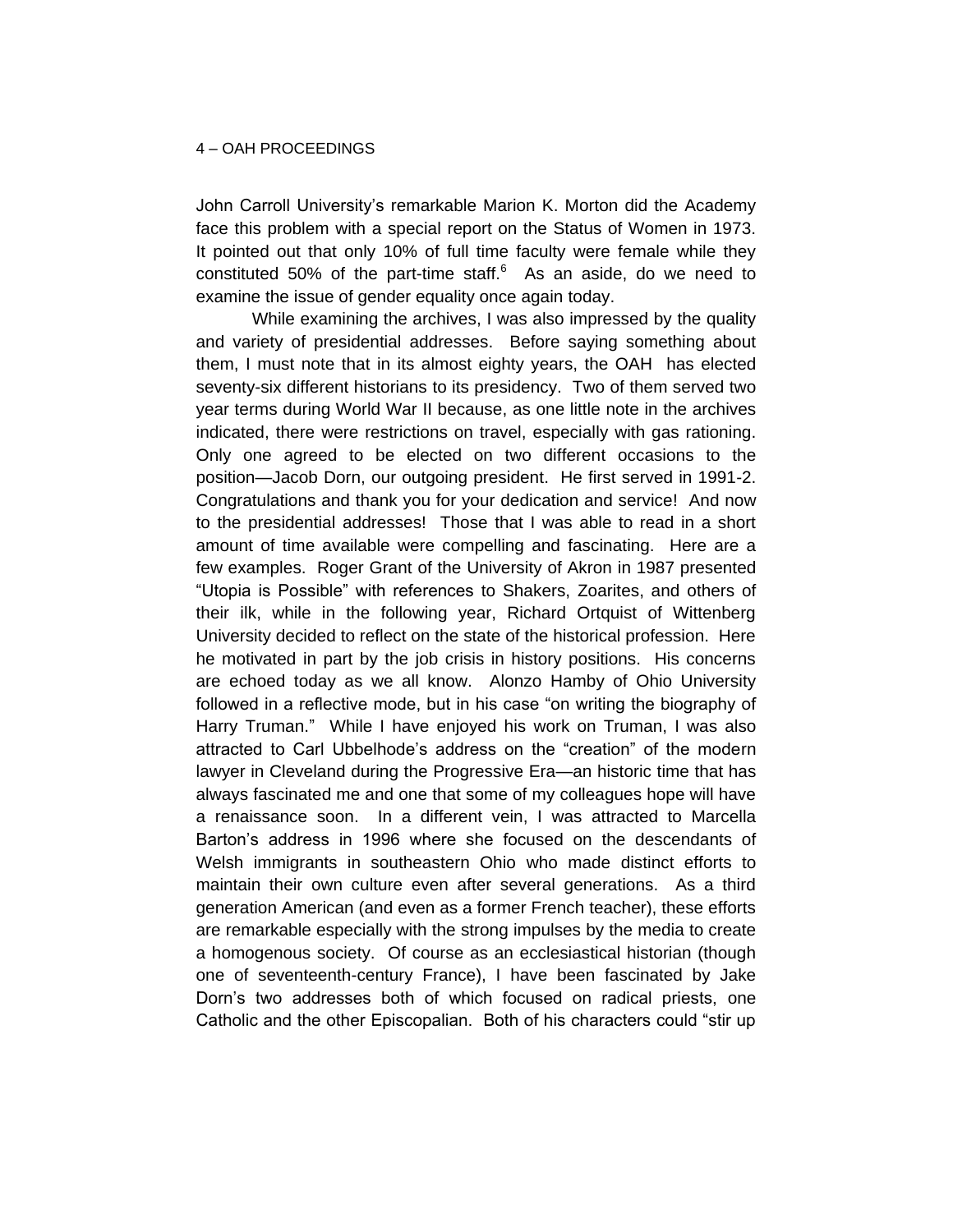the people" and reflect U.S. society and politics at the beginning of the twentieth century at least on the more leftist fringe. One of his characters even asked if Jesus were a socialist—some are still asking that question today I am sure.<sup>7</sup>

Jake Dorn's successor in 1993 was Stuart Givens of Bowling Green. His concerns and questions are still ones that are with us today. He entitled his address: "Does the Past Have a Future or Even a Place?" At the opening he stated "faculty bemoan the inadequate preparation of students entering college." Certainly many here will agree with him, especially in the open-enrollment universities and colleges. Then Professor Givens continued with a quotation from Thomas Kean, President of Drew University: "Our ivory tower is under siege. People are questioning our mission and questioning who we are. They claim we cost too much, spend carelessly, teach poorly, plan myopically, and when questioned, we act defensively." Again prophetic words that reverberate in our contemporary Ohio! And finally he quoted Governor Voinovich when he spoke to some two hundred trustees from Ohio's public universities and colleges: "We'll be making some significant investments in science and technology, research and development.<sup>"8</sup> Again, a prophecy, but this time for what is fondly called STEM programs in upper administration circles while making cuts to the liberal arts.

While I am focusing on politics, I must conclude that topic with Ronald Lora's address in 1997. The title is compelling especially in our contemporary world: "Disposition and Doctrine: The Widening River of American Conservatism." As he stated: "As the twentieth century nears its end, we see a greatly broadened conservative moment that gathered to find communism, the welfare state, and the secularization of society." They faced what Professor Lora called the "untidy politics of American democracy at work and  $\ldots$  an unsettled pluralist society still in formation.<sup>9</sup> Are we there? Do these comments ring true in 2011?

Teaching standards and pedagogy have been concerns for the OAH over the years. Stuart Givens told us that in the late 90s, but he was not the first. In the 1950 spring conference in Columbus, the morning session was entitled: "Teaching History to College Students in 1950: Traditional Methods Enriched and Vitalized." This was followed by a lunch program called "The Dilemma of the Historian in a Democracy" an interesting title as the U.S. was on the threshold of McCarthyism. The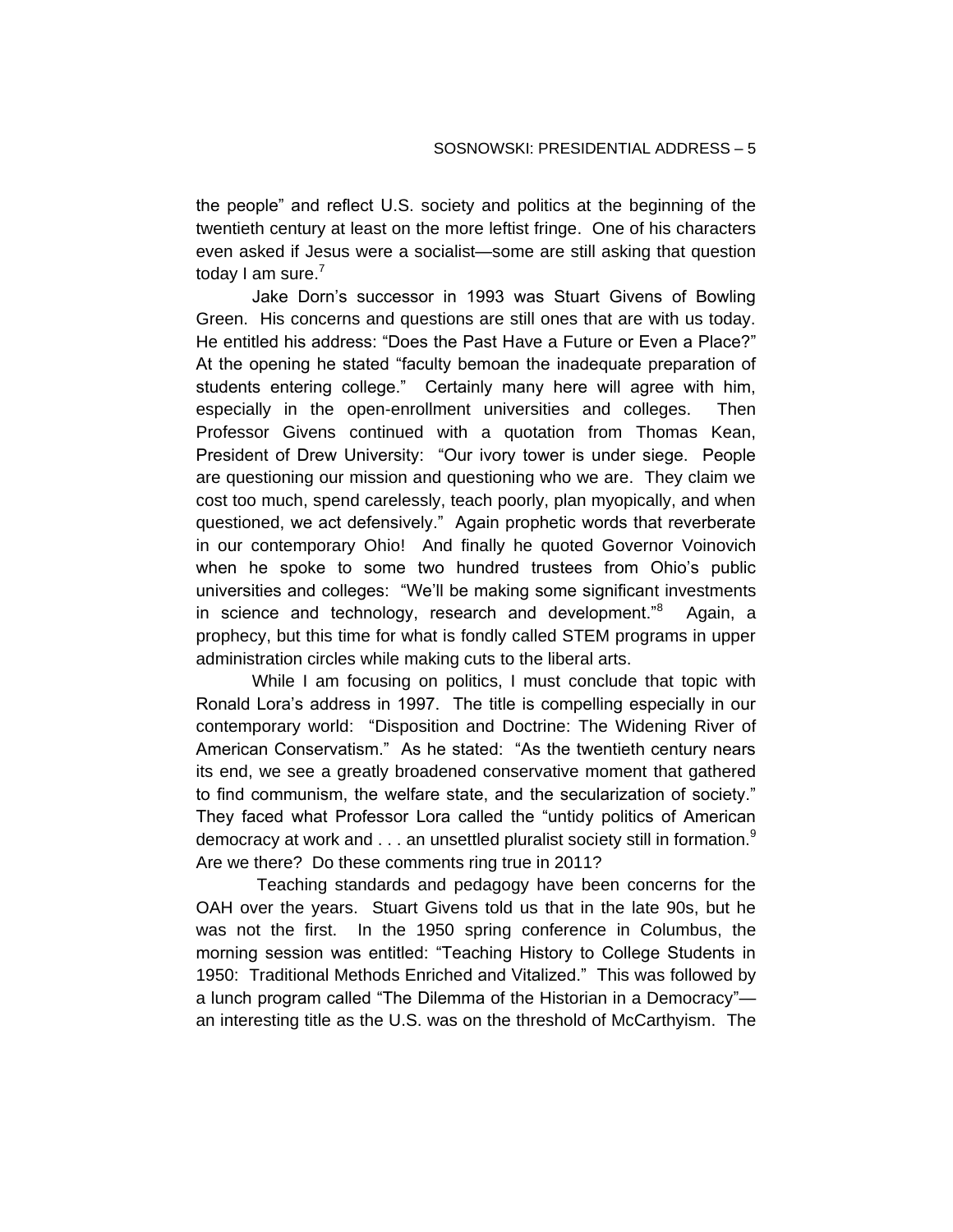afternoon was devoted in part to plans to charge a committee to examine the standards for the teaching of history in Ohio. Later in the 50s, the following resolution which began in the following manner was approved by the OAH: "Whereas the standards of instruction especially in history in the public schools of Ohio are a matter of concern.  $\dots$   $410$  The Academy proposed that all high school teachers of history have at least twentyseven hours in that discipline before being certified!<sup>11</sup> Please notice today there are similar concerns but that they have been extended to the problem of certification by institutions of higher learning involved in the "Seniors to Sophomores" program sponsored and encouraged by the Board of Regents. And the concerns of 1950 about secondary instruction still remain with us today.

During the past few minutes I have been lauding the presidents of the Academy for their professional and often prophetic statements, but now it is time to mention something about those have contributed heavily to it success and longevity. They remain often in the background, but their influence is great. First, one must praise the secretary-treasurers in the past seventy-nine years, there have been nineteen including our present professional servant, Kevin Kern of Akron University. This could be often a thankless job, but they are a necessary part of the team that makes the Academy work. We do not have time to honor all of these individuals by name except one and that is Vlady Steffel of OSU-Marion who took on the task for fifteen years.<sup>12</sup>

Next, as another "glue" for the Academy is the newsletter. At the spring meeting in 1969, the Executive Committee voted to print a semiannual newsletter. Robert Twyman of Bowling Green rose to the task and prepared the first issue by the fall of that year. It was the one that announced the grand opening of the new center for the Ohio Historical Society. Only nine colleagues have guided it since that time, but here I must give special notice to Stuart Givens for his eighteen years—his nearest "rival" was Donna Van Raaphorst of Cuyahoga Community College West with her eight dedicated years. Our thanks now to Betsy Hedler from the OHS who is continuing in this fine tradition of excellence.<sup>13</sup>

Of course, besides all these individuals with a strong sense of professional responsibility, I want to take notice of those who have served on the various committees of the OAH over these past seventy-nine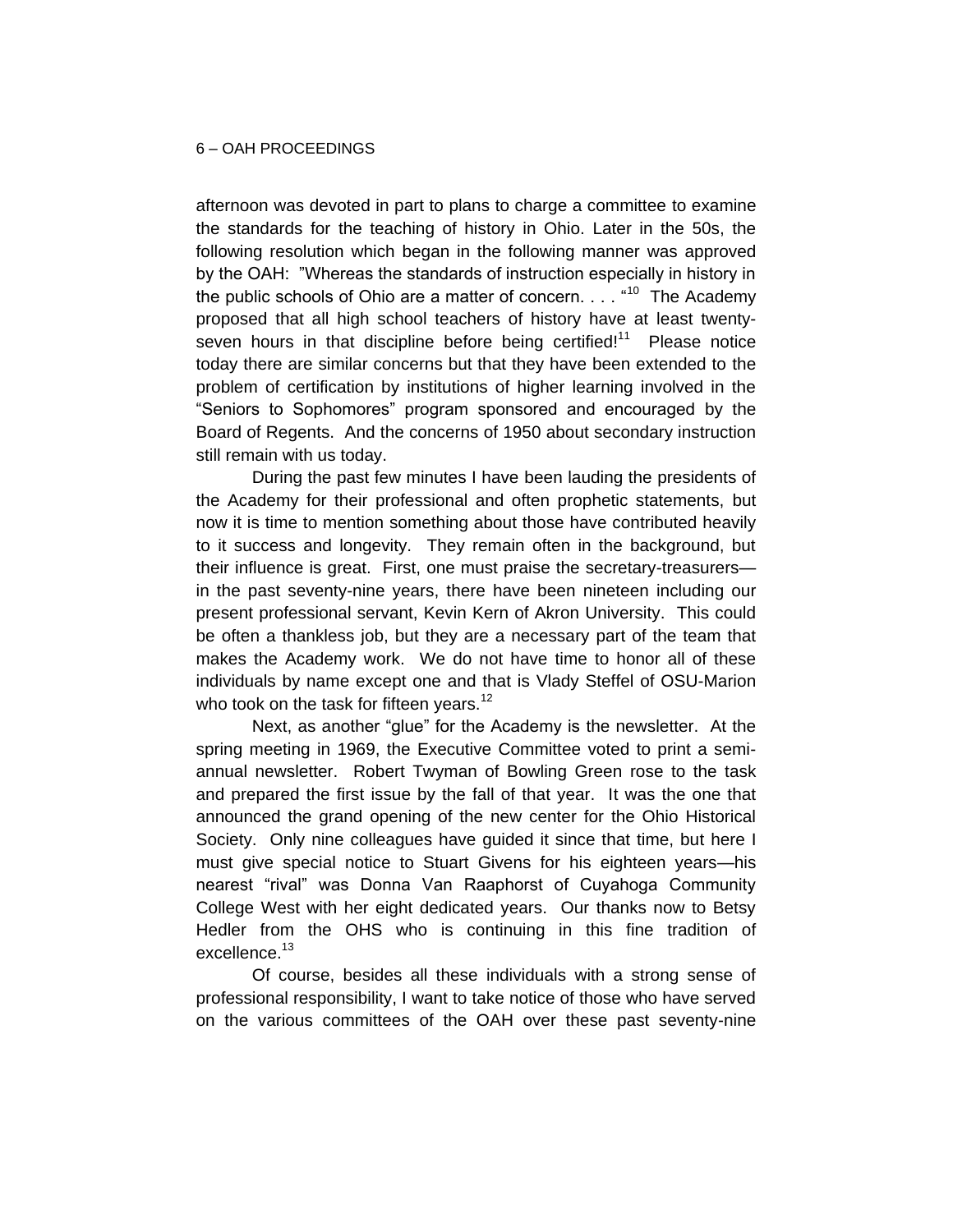years. To mention all of them would be impossible, but I want to acknowledge their efforts—I am sure that many, if not most of those present here today have served or I hope will be willing to serve in the near future.<sup>14</sup>

Now I must turn to another aspect of the Academy's work—that is how it encourages quality scholarship. Research and critical thinking are hallmarks of the historian's craft. There is indeed a magnetic force which draws us into our research. Perhaps Elizabeth W. Oliver, my French history colleague and poet, said it aptly:

> Reading the words of one long dead [François Buzot, 1760-1794] written in his own hand in some certain haste on fine grade paper still unyellowed these two hundred years the very ink seemed to command me to listen-- to listen to the music of those well-chosen words that necessary testament to what had been and to what almost was.

Sitting there in the fading winter light of the old bibliothèque [library] surrounded by voices from the near distant past I willingly surrender to the insistent melody appearing before me and time ceases to exist

. . . . . . .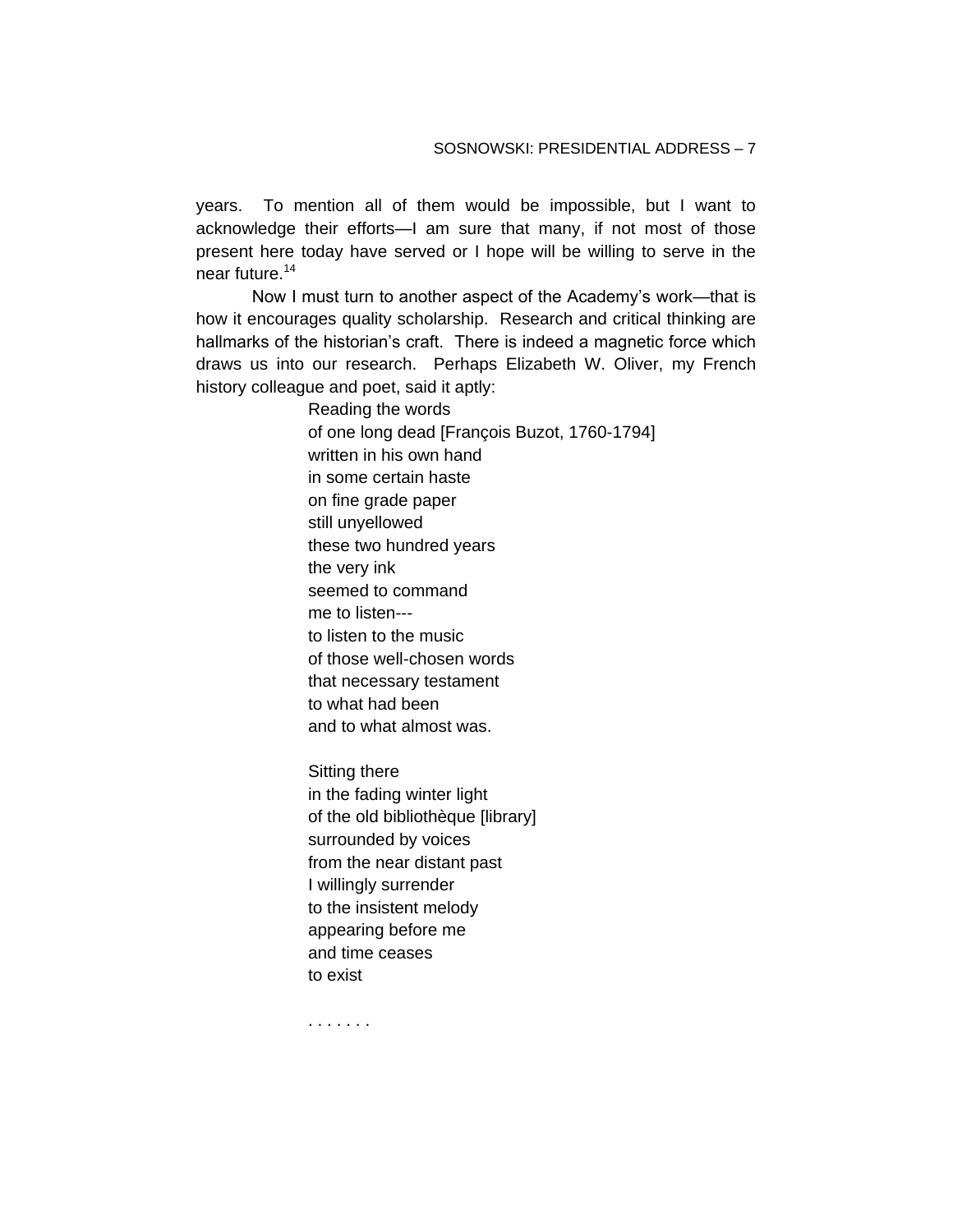I can hear him clearly now his voice determined to be heard can see his slender fingers racing across the clear white pages pausing now and then to cross out nearty the occasional misspelled word for there is not time to make a perfect copy now--- 15

Perhaps the most prominent award is given for publications and this has been the case since 1971. What should be impressive to all of us is that the list of honored over four decades is in a variety of subdisciplines. It includes Clifton Crais' *Politics of Evil: Magic, State Power, and the Political Imagination in South Africa* (awarded in 2004) to David Stebenne's *Modern Republican: Arthur Larson and the Eisenhower Years* (awarded in 2007) and Robert Chazan's *Medieval Jewry in Northern France: A Political and Social History* (awarded in 1975). Indeed it must be noted that the foci of these celebrated publications are eclectic—from Russia to the Ottoman Empire to the Old South and even to the Akron, Ohio rubber workers. The title that intrigues me is John Burnham's *chefd'oeuvre* entitled *Bad Habits: Drinking, Smoking, Taking Drugs, Sexual Misbehavior, and Swearing in America.* As a major footnote to support of excellence in scholarship, the Academy established an award to for Distinguished Historian in 2005. Six of our colleagues have been so honored including Alonzo Hamby who challenged us yesterday evening with his thought-provoking presentation.<sup>16</sup>

Scholarship in history is not only that of research but of communication, i.e. teaching. That talent to inspire our students are among the foundations of our discipline and the OAH has made sure to acknowledge that since 1981 with the recognition of my colleague, Larry Kaplan, from Kent State University. While looking at the list of honorees, it is admirable that not one of our colleges dominate, but that excellence is noteworthy throughout the state. But again some names should be acknowledged like Tom Taylor (also former president and secretarytreasurer), Ron Lora (former president), George Knepper (former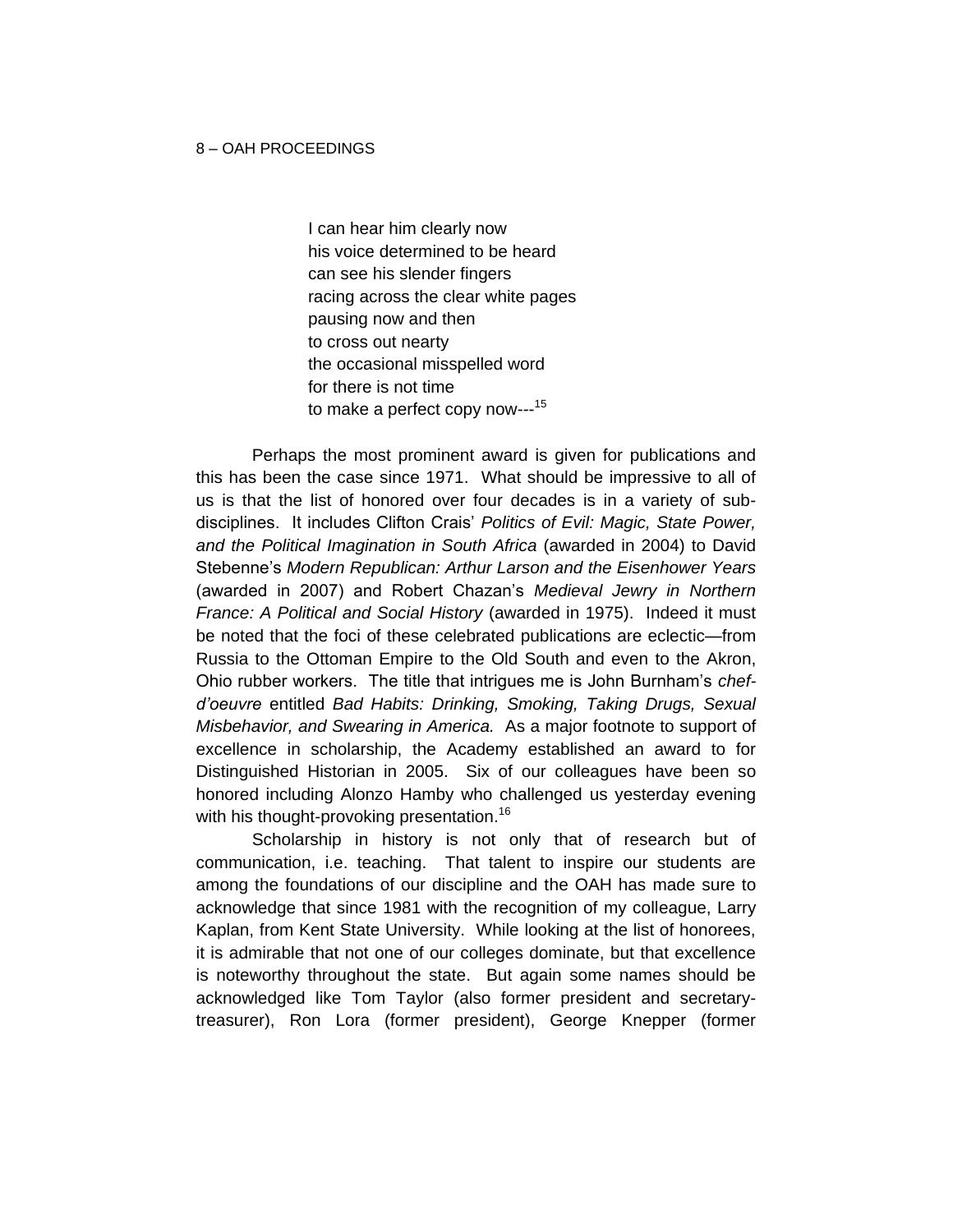president) and, of course, Jake Dorn. The twenty-six who have been honored represent the strength of our discipline—surely there are many others who have not been acknowledged.<sup>17</sup>

Since 1971, the Academy has honored colleagues for their Distinguished Service. Again we notice that professional responsibility is not limited to our colleagues at one location but that distinguished professionalism is spread across the Buckeye State. Perhaps a few names should be noted like Betsy MacLean of Otterbein, Larry Wilcox of Toledo, Shelley Baranowski of Akron, the ever-active Phillip Shriver and Erving Beauregard, Vlady Steffel, (would you believe Jake Dorn), and . . . !!! The list is noteworthy and the work for the profession is most impressive. Kudos! Their example should prepare a younger generation of historians to emulate them.<sup>18</sup>

Next, the OAH has been recognizing excellence among the doctoral students at Ohio universities. Since 1995, fifteen have been honored for crafting the best dissertation of the year. Indeed this is a superb method for encouraging solid and significant research. One would hope that all of these honorees were stimulated to share their insights not only with the academic community but the larger educated audience. The topics range from tourism in postwar American cities and the war in Vietnam to birth control in India and the formation of the Caulite monastic order in Europe in the Middle Ages.<sup>19</sup>

Instruction in history takes place in the classroom, the library, books, etc., but also in historic sites. The OAH has recognized this since 1997 and has continued to encourage public history through its annual award. Nine have been honored for their work since then and this includes the Newark Earthworks Center at OSU-Newark, Shawnee State's documentary of the 1937 flood, Youngstown State's focus on brickyard laborers and immigration, and the Campus Martius program on migration to the Ohio Valley from 1850 to 1970.<sup>20</sup> What a great way to encourage excellence among our public historians.

It has been only four score years since there was an inspiration for the Ohio Academy of History. But as we have seen in that time it has attained the goals that Harold Davis set forth in 1942 and that is to "make it an instrument by which the historical scholars of the State may assume their rightful responsibility for historical activity within the state along all lines. . . ."<sup>21</sup> I commend my colleagues for their diligence and